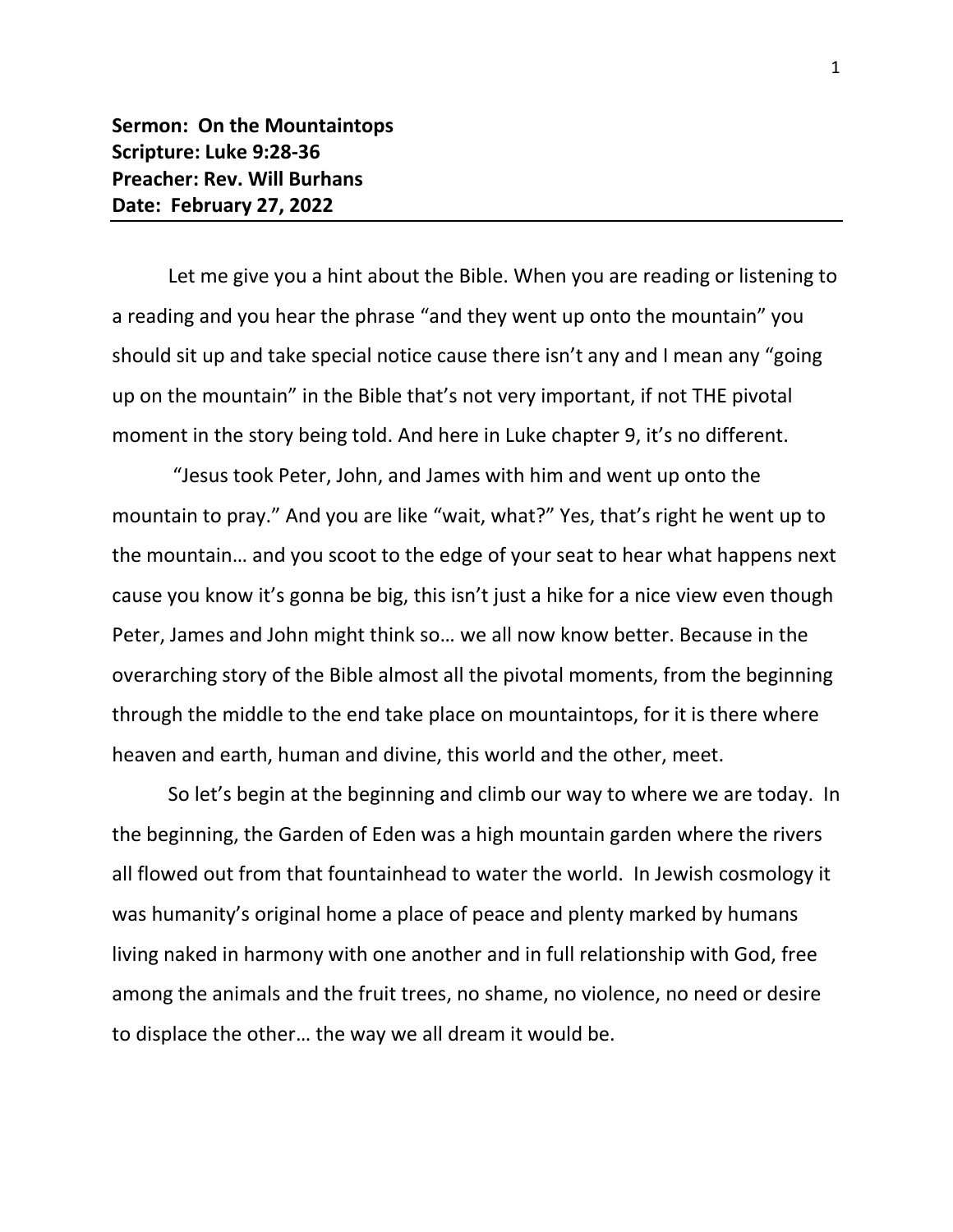But as the story goes, the human fell off that mountain in the way the human always falls – they reached out to take what is not theirs to take; it's told in Genesis as the very first instance of human disobedience and is being witnessed in bold relief right now as Russia tries to take Ukraine by force. Humanity's original sin of greed and pride and gluttony and lust all wrapped up in one ugly motion as Adam and Eve and Putin and all of us on one level or another reach for the apple that is not ours to take and violence ensues as we fall from grace.

According to the Bible the human journey, then, is one long effort to return to the mountain garden. In Persia the word for garden is "pardes" which is where we get the word "paradise". From Eden to the fall to Paradise. It's the fundamental patterning of reality as Fr. Richard Rohr suggests, call it what you will - from order to disorder to reordered, from thesis to antithesis to synthesis, from affirming to denying to reconciling, from solution to dissolution to resolution, the fundamental patterning of reality… articulated in story form by the Bible. So the pattern goes Garden-Fall-Paradise from beginning through the middle to the end of the entire biblical account, and within that arc there are many micro-patterns of the same thing going, *the mountaintop* always representing that original unity with God or a return to God or God's presence offered to humanity, the coming together of heaven and earth.

So you have the garden of the cosmic mountain of Eden where God gives the first commands to the human to tend the garden, eat and enjoy and be nourished by the food of any tree… except don't eat from *the tree of the knowledge of good and evil* and they take it anyway and are exiled from the garden and God as a result. The Hebrews in the wilderness in their effort to return

2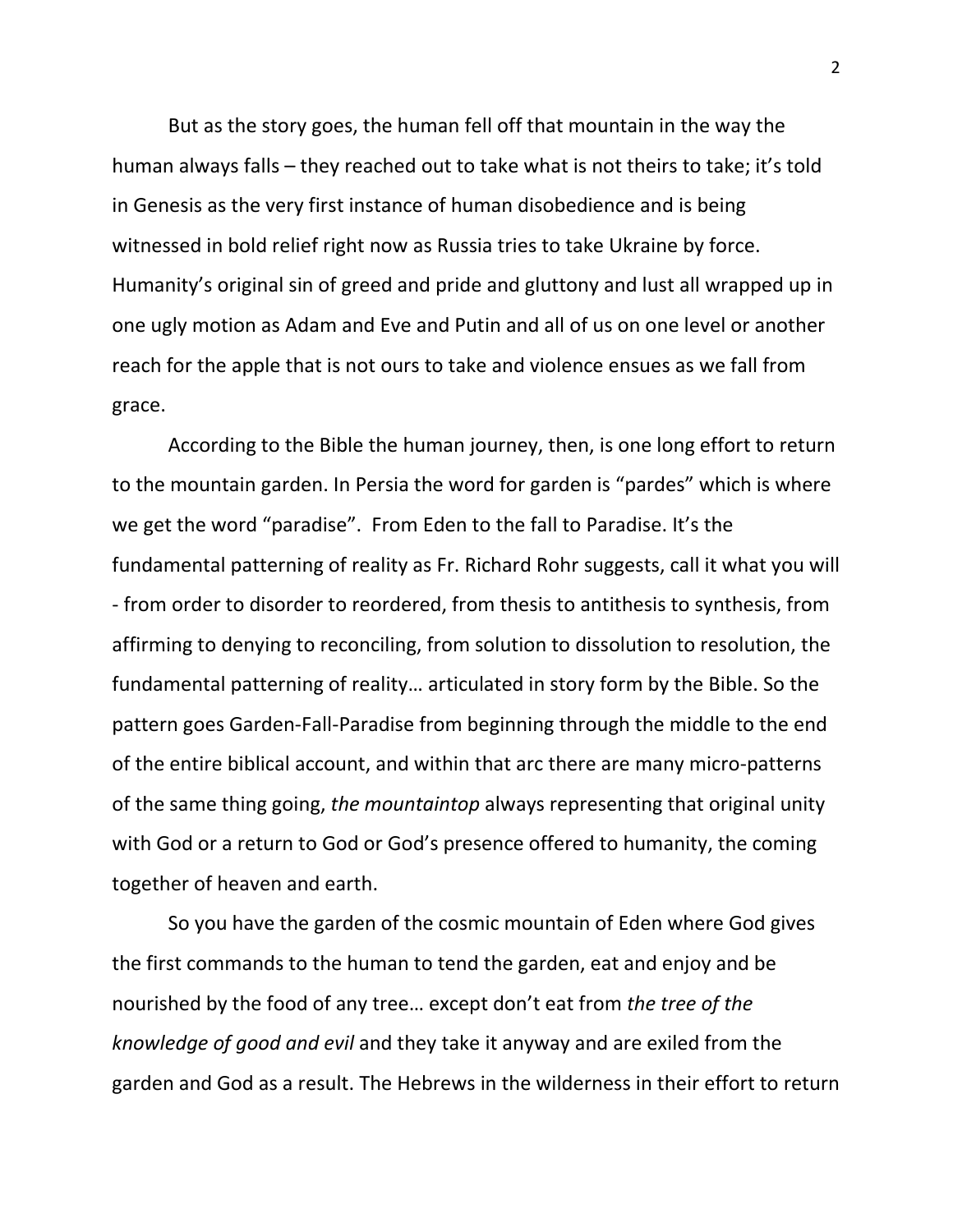to God come upon Mount of Sinai where Moses receives commands from God about how the Hebrew people are to live to remain in covenant with God, which is about how they are to be good and just, living under the Kingship and expectations of a just and loving God, not grabbing for what is not theirs at the expense of others but instead being just and kind, humble and righteous.

Eventually after 40 years in the wilderness they come into the Promised Land itself as they continue to grapple with how to live faithfully to God in the midst of foreign influences and they work at fulfilling the law but they continually fail and the prophets arise in their midst to call them toward more just living, pointing out that they are oppressing others and being unjust which skews their relationship with God and one of the greatest and most admired of the prophets was Elijah who also goes up to the mountain himself and has an experience of God, remember in the silence, he hears the still small voice.

Later in their history the Hebrew people scale another mountain this time Mount Zion where they build the temple which holds God's presence in a particular way, this pin point place of heaven and earth coming together, a replica actually of the Garden of Eden itself around which grows up the holy city on that mountain which is Jerusalem which at the very end of time will come as a bride on her wedding day the holy city of Jerusalem, the new heaven and new earth of paradise and all will be made new and well and from that city will flow the river of life down and out to all the world.

But between the building of the earthly city of Jerusalem in the ancient days and the final culmination in Zion in the days to come, in the Biblical story enters the figure of Jesus. And the Gospel writers lose little time in associating Jesus with mountaintops. As soon as he is baptized, you have the devil taking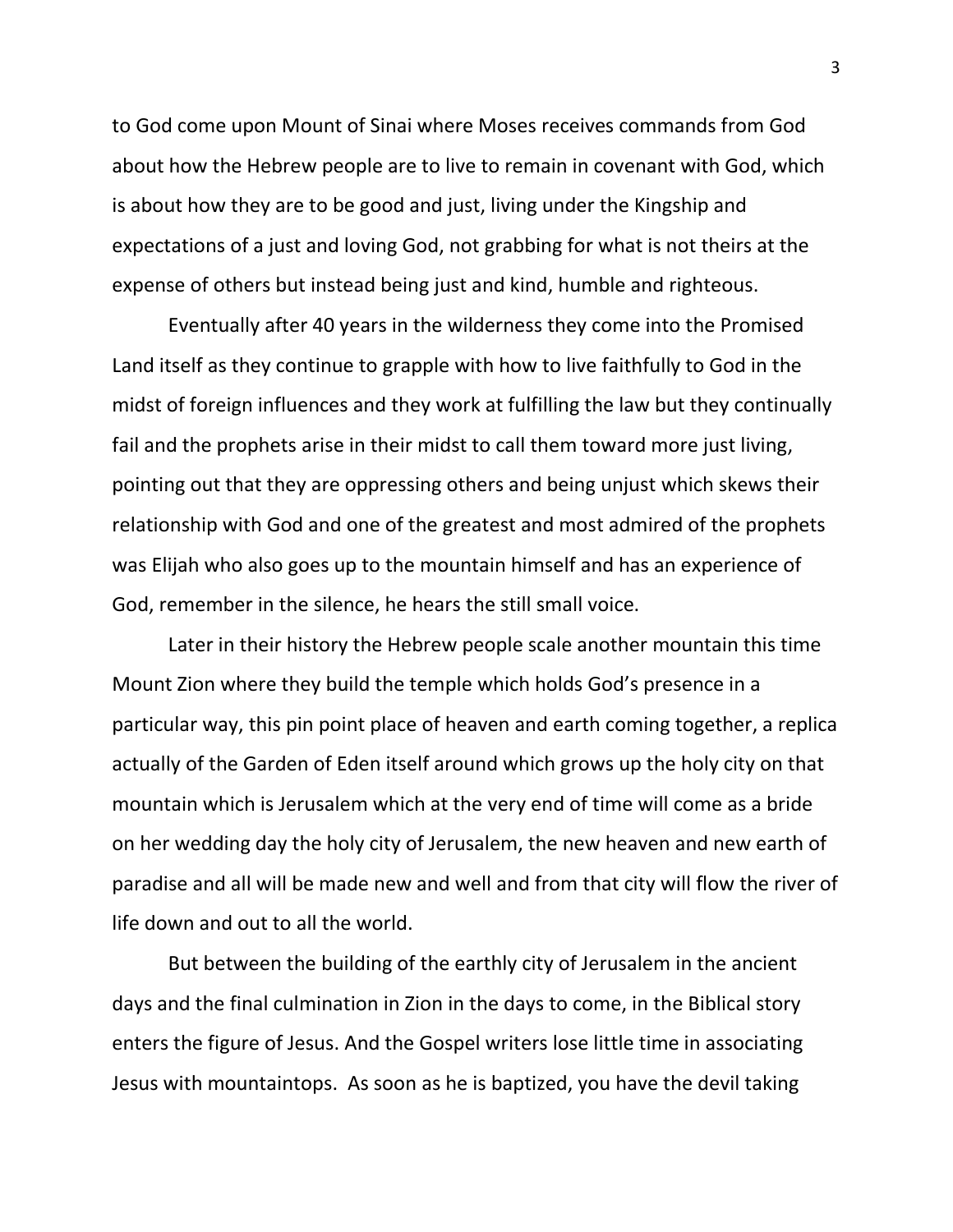Jesus to the mountaintop to offer him the world – you know, how the devil is working in Vladimir Putin right now - and we also read of Jesus' most famous sermon of all time which was given where… on a mountain – the Sermon on the Mount - again the commands of God issuing from the mountaintop talking about what it means to live faithfully, to forgive your enemy, to not judge others, to give to those in need and that the blessed are those poor and the meek and the merciful and so on and so forth.

And that brings us to the mountaintop of today's Gospel reading, where the transfiguration of Jesus occurs. And now that we know what happens on mountaintops and what has happened in Jewish history on mountaintops, we see that it makes sense that Jesus is accompanied by Moses who received the law from God on one side and Elijah the prophets who received the voice and spirit of God on the other – all the law and the prophets - which suggests the whole and nothing less than the whole of the tradition of the Hebrew people converging upon Jesus.

Peter experiences this moment of profound culmination of all the Jews have ever lived and hoped for and he wants to build a tabernacle for God's presence right there, just like the temple in Jerusalem built on Mount Zion until the command comes from God in no uncertain terms like it came to Adam and Eve and Moses and Elijah and to David and Solomon, but the command on this mountaintop that comes from God goes like this – "this is my beloved, listen to him." This is my presence now, it goes with him, listen to what he says and my divine presence will follow.

So there they are on top of the mountain. The place of God and Jesus the Lord is there just as the devil had originally offered him to be and he's been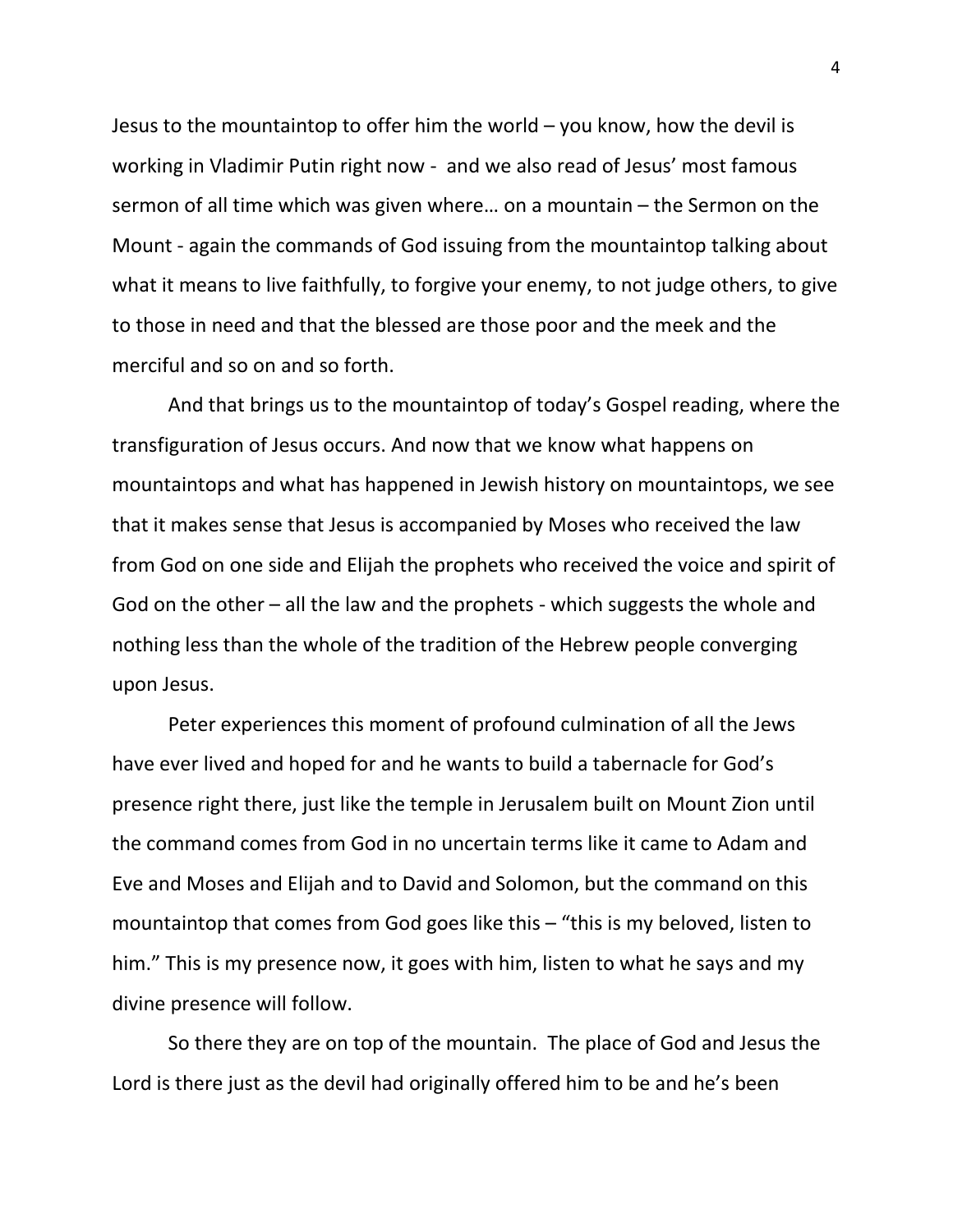designated as favored and endorsed by 2 of the other most powerful and holy men of the whole Jewish tradition… I mean this is all power and glory and honor, I mean it doesn't get any bigger and better than this! He is the Lord over all things. And understandably Peter wants to build some kind of massive edifice to mark this moment, to establish his glory for all people to see there on the mountaintop, people can come and behold him. BUT you know what Jesus does? He walks down the mountain, down into a crowd where you can barely tell where he is and he goes up to an unclean, sick little boy, he heals him and walks him back to his father.

And that we say, the Bible says, is the nature of God's kingdom and glory on earth. We don't believe it or can't grasp it or don't want to accept it somehow but it's right there in bold relief. The whole massive load of divine glory that could take this world and do whatever it pleases with it, steps down from the mountain, down into the crowd, down onto his knees to face a grubby little sick boy and heals him.

What is this? It's the glory of God noticing a little one and uttering a word of healing and offering a touch of grace and putting to shame what this world thinks of as GLORY - the mightiest of military commanders, the richest of CEO's, the most famous of superstars, the most admired intellectuals, all that human glory "is but a breath," the Psalmist says, "all, bustling in vain, heaping up riches" that will fade away like the grass….while God, Jesus, reaches out to heal a child. Somehow that's where it's at, that's what it's about. All the mountain top glory funneled down to a single solitary point of love.

And somehow - we should sit up and take notice, here - cause somehow, the keepers of the status quo, the people who run the world, the people at the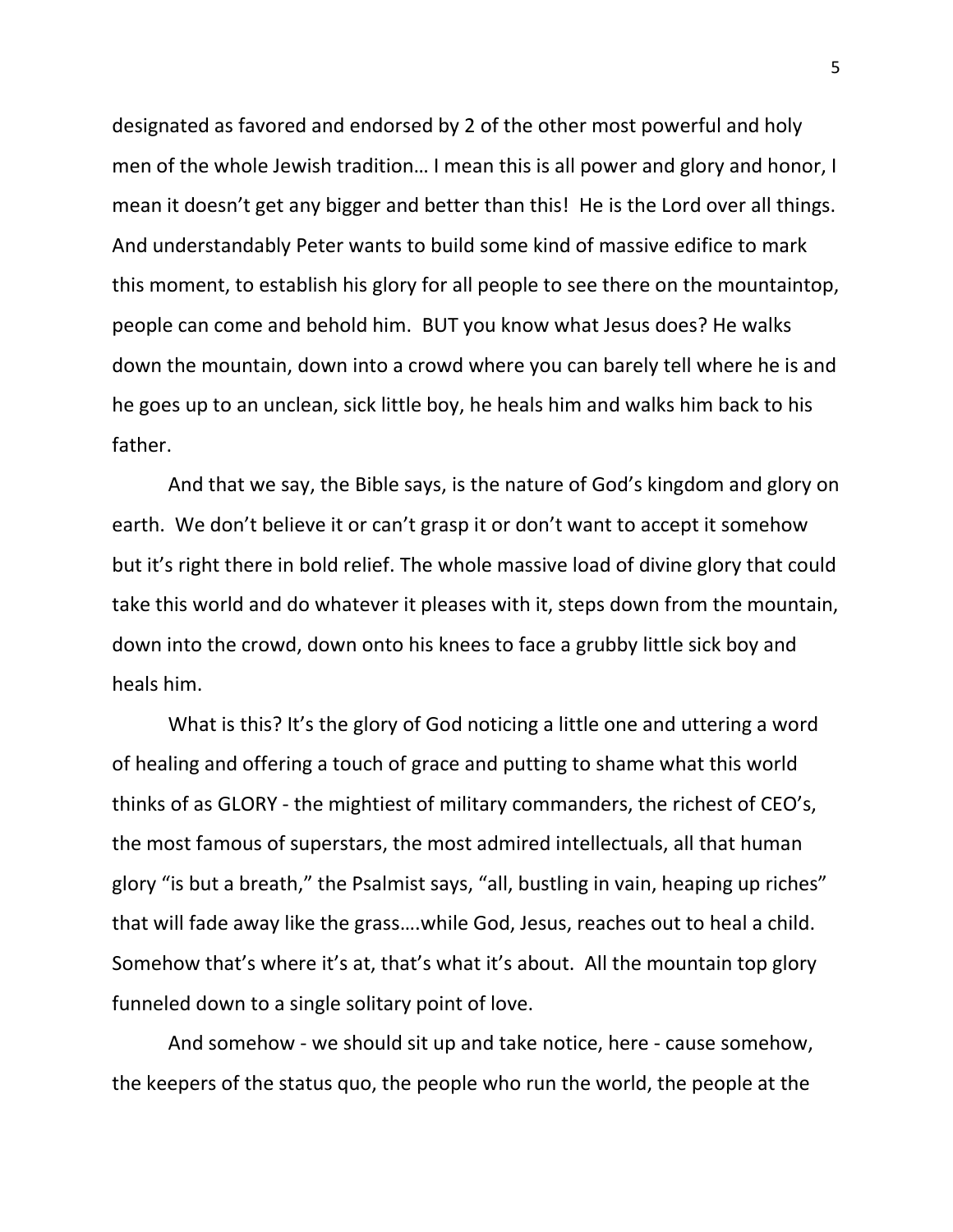top of society who benefit from the way it's organized, those people, aren't having it. They feel threatened by great power expressed in the humble form of a healer. All glory and honor should be theirs not some unclean marginal nothing of a little boy. That's where God Almighty's eye of grace turns? While God's eye of judgment turns to me and to us for ignoring the small things, the diseased, oppressed, hungry, lonely ones?

And so the keepers of status quo, the power-holders, guess what they do? They go climb a mountain and defiantly on that mountaintop they fashion a cross and they take that man with all the glory of God who healed the little boy and the bleeding woman and the sick girl and ate with sex workers and tax collectors and laughed with fishermen and shepherds and they nailed him to that cross tree for all to see because they were not about to accept such a challenge to their power.

And on that mountaintop in a way that no human could have ever predicted or imagined, heaven and earth, human and divine, this world and the other world met in the dying figure of Jesus on the cross… all the while the authorities, the keepers of the status quo, believing that they were doing what was right, believing… and get this link back to the beginning of the whole story, they believed that they had the knowledge of good and evil and were doing what was good and forever more in bold relief that cross and that execution of the God of love indicts us and requires us to no longer claim our own goodness and righteousness over and against others.

It doesn't mean we don't have the power and the capacity to discern what is right and wrong and we must at times be free to say that something like what Putin is doing to Ukraine right now is simply and purely wrong and evil? But even then Putin is not the only man in power who is reaching out and taking what is